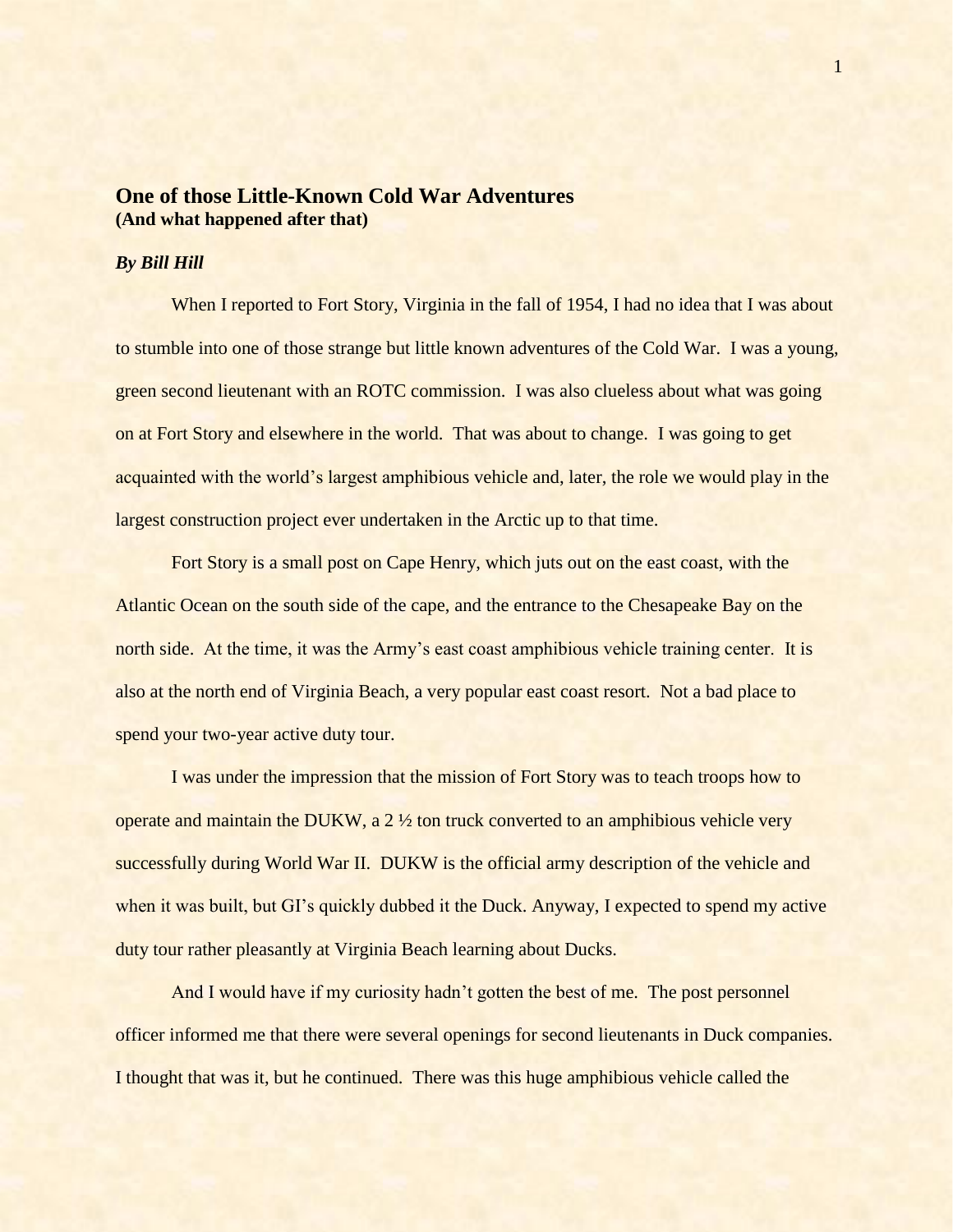BARC, which in military jargon stood for Barge, Amphibious, Resupply, Cargo. There were four of them – all experimental. The unit working with them needed a second lieutenant to be the executive officer. It was new. It was different, and I thought it might even be exciting.

The four BARCs operated as an independent platoon which was always attached to some other unit. When I reported to platoon headquarters, the first sergeant welcomed me to the unit and informed me that the first lieutenant who was platoon commander was on leave until the next day. He handed me a fact sheet about the BARC. "I hope you're a quick study," he said, "because some foreign brass will be here to look at the BARC in about an hour."

I looked at the sheet. The BARC, it said, was designed to carry a 60-ton tank or fully equipped infantry company from ship to shore or back where there was no fixed port. Its empty weight was  $97^{1/2}$  tons. Its four tires were nine-and-a-half feet in diameter. It was 17-and-onehalf feet high and powered by four 265 horsepower GMC marine diesel engines. Each engine drove one wheel on land. The two engines on each side of the BARC coupled to drive one of the twin propellers in the water. Top speed was 20 miles an hour on land and seven-and-a-half miles an hour in the water. The four experimental BARCs were built by LeTourneau, Inc., which makes equipment much larger then the BARC, including off-shore oil drilling platforms.

I made my way to the BARC garage and parking area, which were right on the beach. I told the visitors all about the BARC and was able to answer a few questions. Fortunately, none of them asked how long I had been working with the BARCs.

After the visitors left, I realized there were a bunch of men wondering who I was and where I had come from. I decided my best bet was to be informal and walk around to introduce myself. The reception was polite, but I got the impression the men weren't thrilled about having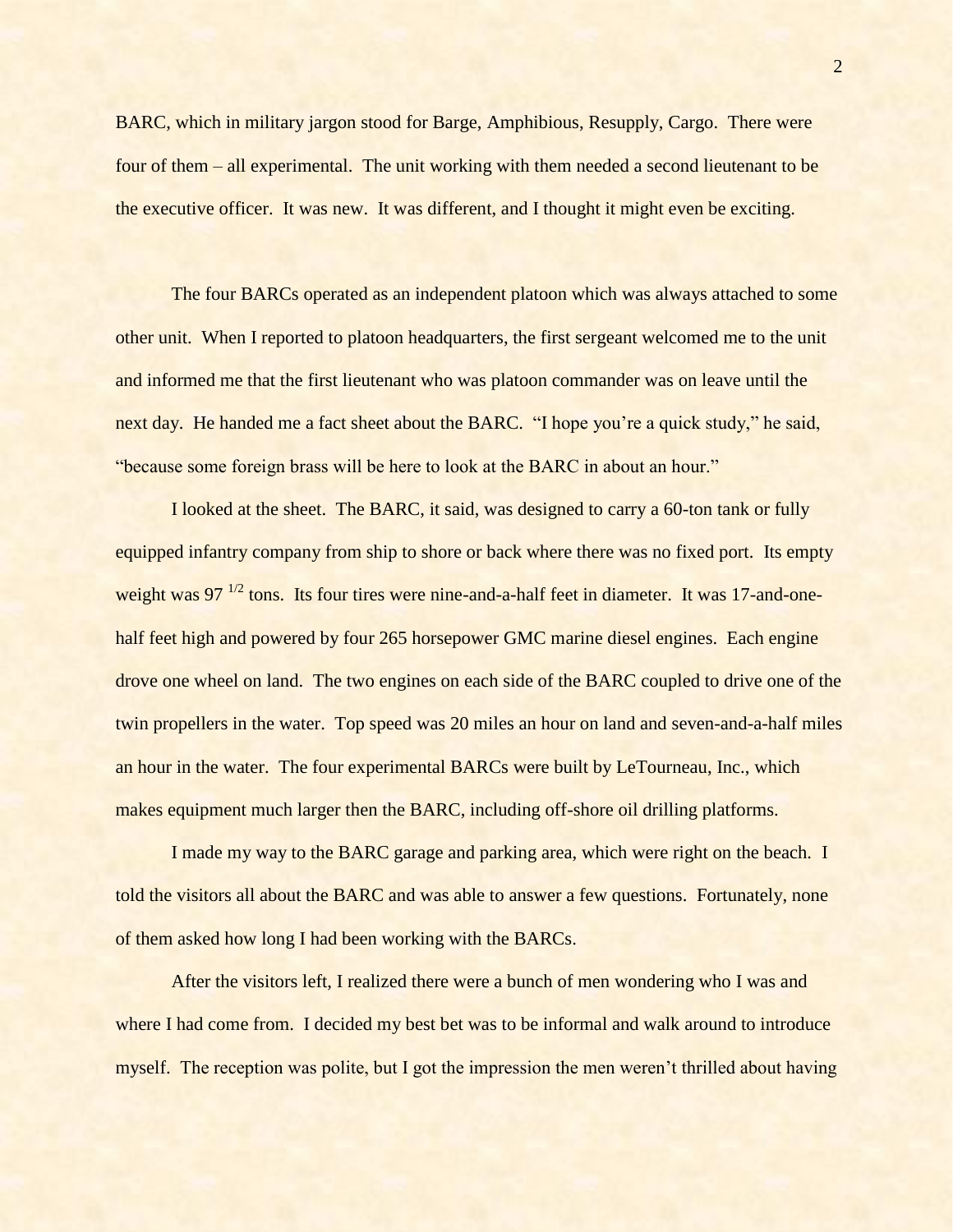another officer around. One of the sergeants said, "Sir, I've got to tell you, if we had fewer visitors we could get more work done." I wondered if he was talking about those who had just left or me. I found out soon enough that it was all our small group could do to keep the BARCs running, test their capabilities and take part in training that became increasingly intense.

The next day I met our CO, an ROTC first lieutenant who obviously started his tour earlier than I did. He had been a geology major in college, and I had been a journalism major. As we discussed our situation, I asked, "How did we happen to wind up in with the world's biggest amphibious vehicle?" He reminded me that the BARC was experimental, so everybody in the small group working with it was learning and very few people knew any more about it than we did.

Our days, and sometimes nights, were filled with training, testing and maintenance. Since the BARCs were experimental, there were no training, maintenance or supply manuals. Part of our job was to compile information for the manual-writers. Since there wasn't much we could requisition through normal channels, we became expert scroungers, sometimes even engaging in "inter-service transfers" with the Navy in nearby Norfolk, VA.

A major part of training was to practice loading and unloading all kinds of cargo on land and tied up to cargo ships in the ocean off Fort Story. We learned early on that the BARC could carry far more than 60 tons on land and in relatively calm water. We also learned that the flatbottomed craft did not fare well at all in even mildly rough water and that a stiff breeze pushed it around like a small toy. We learned, like all good sailors, to watch the weather, compensate for it when we could and stay out of it when we couldn't.

Training and experimenting continued through the fall and winter and into the spring of 1955. I was enjoying springtime at the beach when we learned the BARC was going on an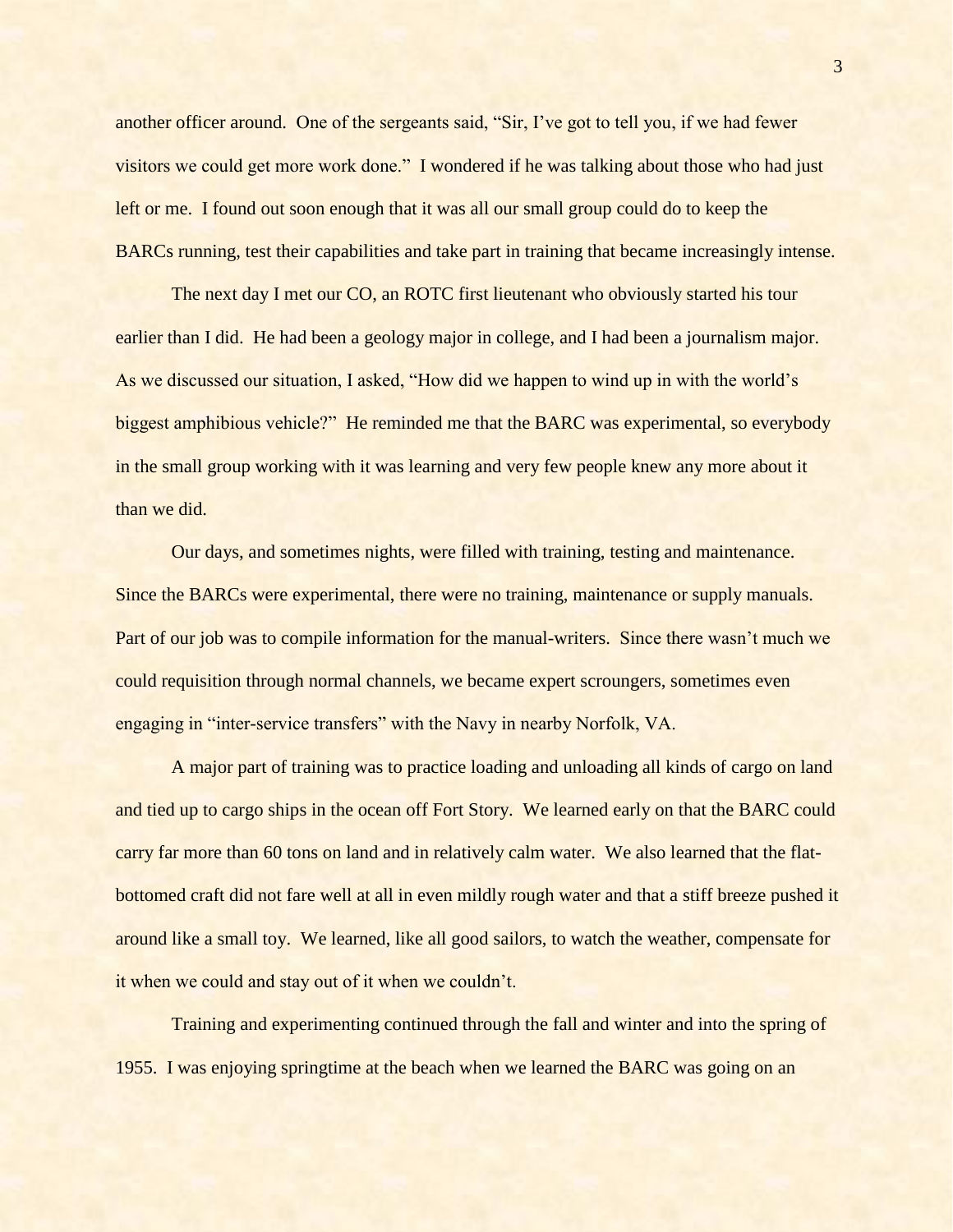actual mission. The destination was Frobisher Bay, Baffin Island, Northwest Territory, Canada. The typical reaction in our unit was, "where?" The next questions were, "why and why us?"

We could look at a map like anybody else and tell where we were going. The southern part of Baffin Island is directly north of Quebec Province in Canada. Frobisher Bay cuts deeply into southern Baffin Island. It is about 200 miles south of the Arctic Circle.

The answer to "why us" and the untried BARCs was that Frobisher Bay has one of the world's largest tidal ranges, averaging 37 feet and sometimes reaching 40 feet.<sup>(1)</sup> That means the bay rises and falls 37 to 40 feet vertically when the tide changes. It also means that a fixed port was not feasible. At Frobisher Bay, about a mile of land that is under water at high tide is not at low tide. Conventional landing craft had great difficulty getting much cargo over the shore. Cranes and trucks couldn't work in the water when the tide was in. Landing craft were stranded when the tide went out and sat on the beach until the tide came back in enough to float them.

The BARCs, on the other hand, ignored the tide, unloaded directly into trucks on the beach above the high tide line or simply drove to an inland cargo dump. They hauled more cargo the first day a ship was in the bay than landing craft had in any entire previous summer season. $^{(2)}$ 

Our mission (why we were going) was to unload ships in the bay and bring all kinds of cargo ashore to supply the military base at Frobisher Bay and construction of the Distant Early Warning (DEW) Line.<sup>(3)</sup> Equipment and supplies were airlifted from Frobisher Bay to DEW Line sites further north. We were to arrive at Frobisher Bay in early July and leave in October – before the bay froze.

Getting there required a joint Army-Navy operation. The Navy had (and still has) a unique ship called an LSD (Landing Ship Dock), which can submerge its well deck, let in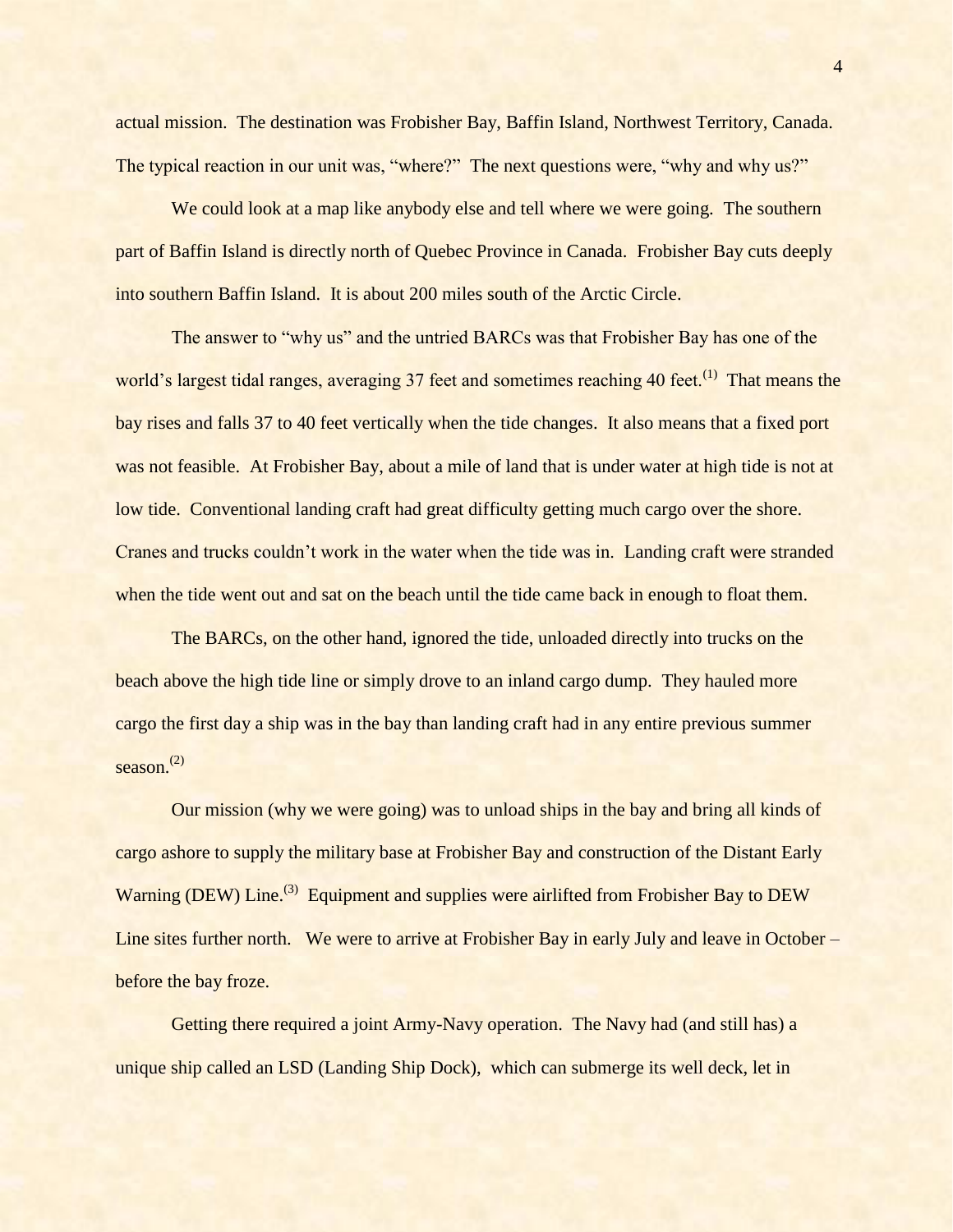smaller vessels through stern doors and then pump the water out, if necessary. We practiced getting the BARCs into an LSD at Fort Story, and I was in awe of our drivers' ability to get the BARCs through the stern door in open ocean with little room to spare on either side. When it was time to go, we loaded at Fort Story and unloaded at Frobisher Bay without incident.

We weren't told much about the DEW line, except that a string of radar stations was under construction above the Arctic Circle to warn of a Soviet attack over the polar region. Back in the days of extreme Cold War paranoia, the system was supposed to provide up to 30 minutes advance warning of an attack. I wondered then and I wonder now if that 30 minutes was supposed to give school children a chance to get under their desks while we launched a counter strike that would end civilization.

The DEW Line was the largest Arctic construction and manning project ever undertaken up to that time. The official cost was announced as \$500 million. The initial construction contract was awarded to the Western Electric Company, and the DEW Line became operational in 1957. More than 78 sites stretched from Alaska across Canada and into Greenland.<sup>(3)</sup> The cost has since been dwarfed by that of the Alaska Pipeline, estimated at \$8 billion.

When we reached Frobisher Bay, the LSD anchored about a mile from shore. We were greeted by dozens of Eskimos in motor boats. They offered to trade a wide variety of items for gasoline, but we had been instructed not to fraternize. Their temporary summer village was a few hundred yards down the beach from our operating site. We never went near it, and they watched what we were doing from afar.

Our non-relationship with the Eskimos seemed odd to me. Here we were in the land they had inhabited for thousands of years, and we knew absolutely nothing about them.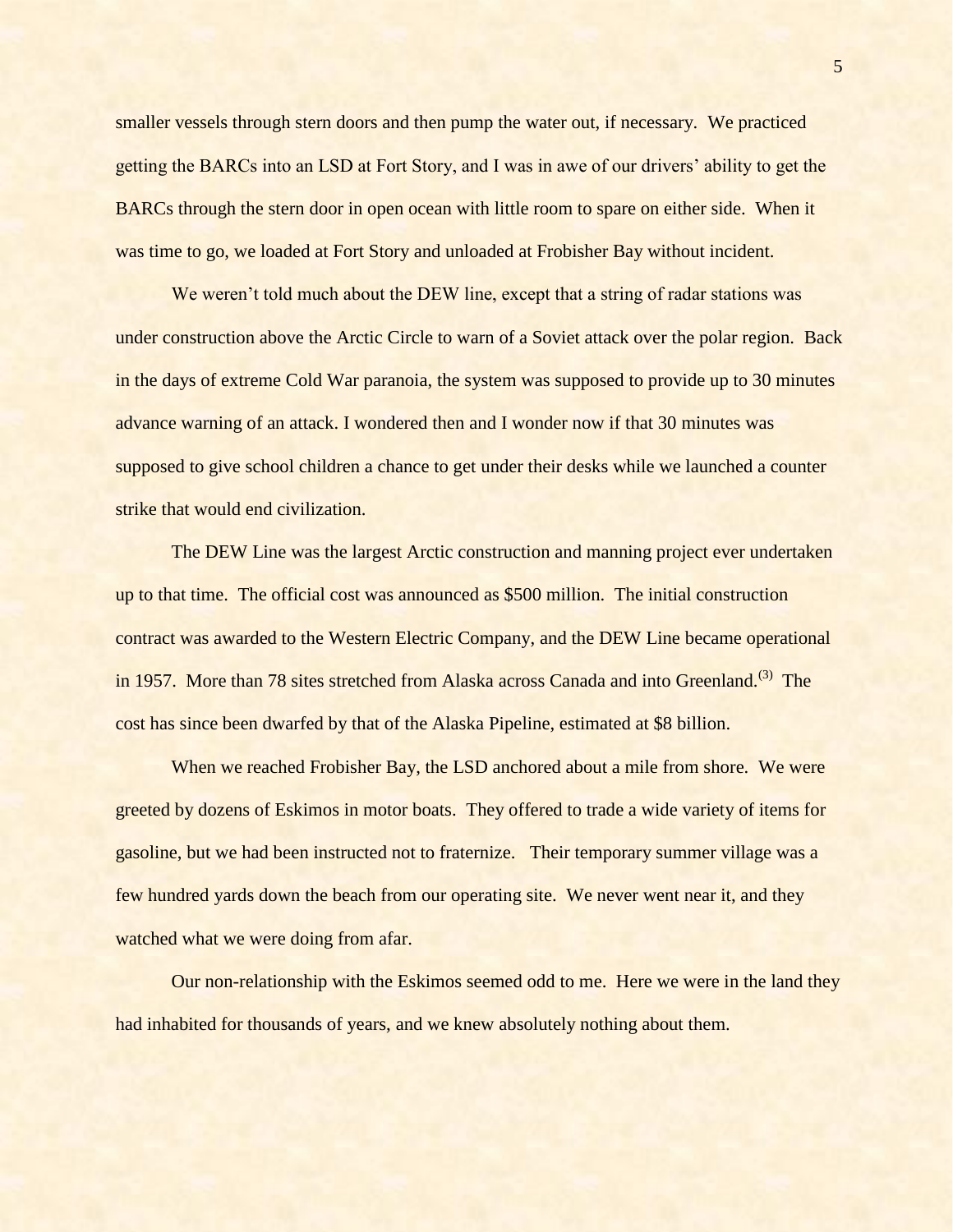Our first meal at Frobisher Bay gave us some personal experience about why we were there. Food supplies were running out following the long winter, and the ships carrying food and other supplies for the base hadn't arrived. What was left consisted of canned hamburger, some powdered eggs and a few cans of vegetables. Fortunately we had an inventive cook who was able to prepare edible meals with what was on hand. The cold, crisp air in that part of the world, coupled with the work we were doing, created formidable appetites, so we were inclined to eat about anything that was put on the table. Hamburger with hamburger gravy and somewhat green scrambled eggs for breakfast seemed like a delicacy – for a while.

Fortunately, ships started to arrive in a few days. We wasted no time getting the cargo ashore. Our diet became more varied, but fresh food was still scarce. Some of us set out for the nearby river to see if could at least catch some fish. I was thinking trout or bass, fun to catch and fish I could handle. What we found was one of the world's fiercest fighting fish, the Arctic Char. Even the smaller fish were big, at least to me. I came home with a fish story about "the one that got away" by breaking my rod and line and leaping back into the river after I got it up on the rocky shore. To this day, I try to avoid spreading my arms to show how big it was.

Our cook didn't think much of the Arctic Char as an eating fish. I remember him saying, "Tastes like a mixture of carp and salmon, but I can make it edible." And he did.

When we arrived in early July, daylight lasted almost around the clock. When the light began to fade as the Arctic winter drew closer, it was still light enough for us to work 24 hours a day when ships were in the Bay. We had radios and lights, and the ships had lights, so we just kept working as long as there was a ship to unload.

We were not on duty all the time, and life at Frobisher Bay was not without its diversions. Some of the supplies that came our way included alcoholic beverages for our small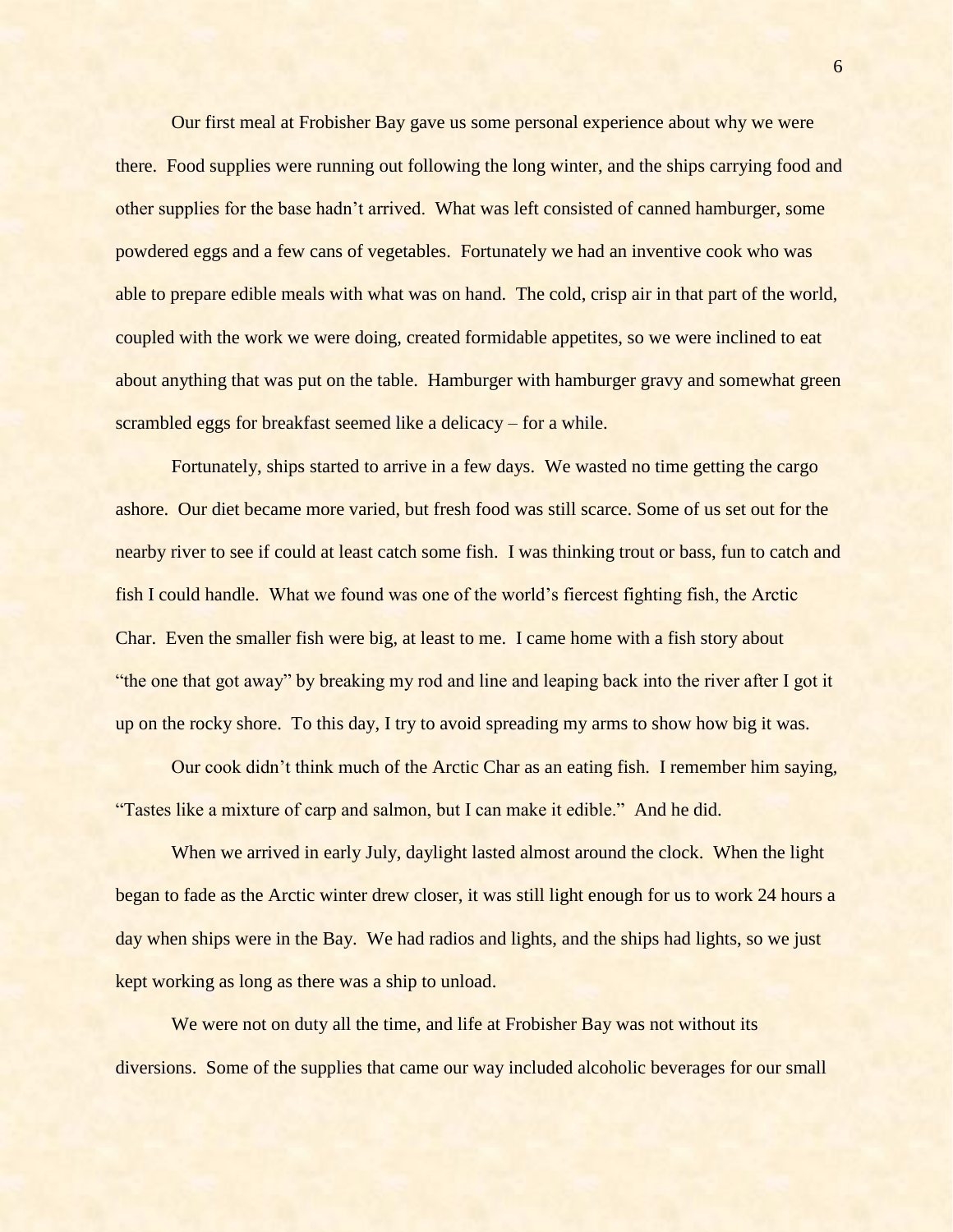NCO and officers' clubs. Crates marked "BARC Parts" that were flown in from Goose Bay, Labrador occasionally included some of Canada's finest just for our unit. Somehow, this always occurred when our maintenance chief went to Goose Bay to get parts that had been flown to that point, or to get parts repaired that couldn't be fixed on site. Fishing continued, and poker was a popular pastime. We continued to unload ships as they came into the bay. Nearly 50 years later, I don't remember the exact numbers, but we hauled thousands of tons of cargo. Much of it was aviation gasoline in drums to fuel planes flying from the airfield at Frobisher Bay to DEW Line construction sites. I do remember vividly that one BARC came ashore carrying 101 tons of aviation fuel. The water was very calm. We were still experimenting. I took a few pictures and checked the numbers (known weight of a barrel of aviation fuel x number of barrels = weight of load. So simple even a journalism major could do it, and it checked out.

In early October, ice started to form on the bay. We loaded up and headed for home in the LSD's.

Before we left, our unit commander gave me all the operation and maintenance logs and instructed me to write the operations report, since I was the resident journalist. I wrote the report about tonnages, maintenance and unit performance, turned it in to our post commander at Fort Story and promptly forgot about it. My active duty tour ended a few months later.

After I returned to civilian life, I thought about my trip to Frobisher Bay occasionally. I don't believe I ever thought about the report I had written until I went on vacation to Virginia Beach with my wife and son 20 years later. We visited a hobby shop across Atlantic Avenue from our motel. To my astonishment, it was owned and operated by Capt. George Hendrickson, who worked with the BARCs when I was on active duty. He had retired from active duty but was still a consultant on the BARCs.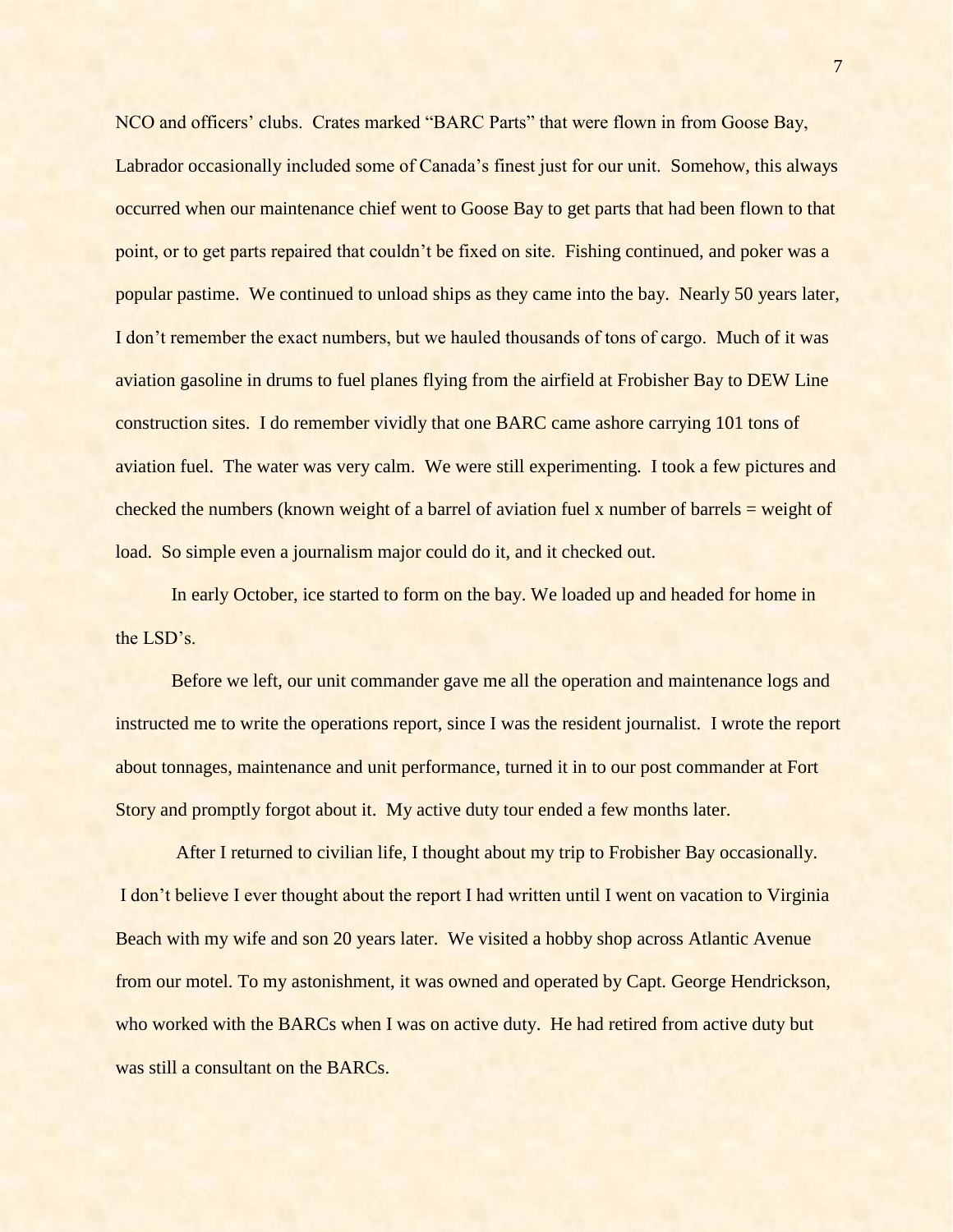I couldn't resist asking him what happened to the report I wrote. "Oh, it made its way to the Department of Defense, and they decided to build some more," he said. He made it sound like a casual, every day occurrence, I guess to see how I would react. I was surprised, pleased and stunned by the news.

He laughed and asked, "Want to see some of them?" Of course I couldn't resist, so we all got into his car and drive the short distance to the "BARC Park" at Fort Story. And there they were – several BARCs that looked new to me . Except they were no longer called BARCs. The name had been changed to LARC (Lighter, Amphibious, Resupply, Cargo) in 1960. The definitions I looked at didn't make much of a distinction between the two words, but I always thought a barge was something that is towed or pushed, and a lighter is a small vessel used for loading and unloading ships. I also thought acronyms were confusing enough without getting picky.

I must admit that I take some pride in the fact that what we did at Frobisher Bay and what I wrote about the mission helped turn an experiment into a generation of new amphibious vehicles.

## **What Happened After That**

The LARCs didn't take part in actual operations again until they went to Vietnam to support the  $101<sup>st</sup>$  Airborne Division in 1967 and later the  $1<sup>st</sup>$  Cavalry Division in 1968.

And now they are gone. Rich Killblane, U.S. Army Transportation Corps historian, reported that "The 309<sup>th</sup> Transportation (LARC LX) Company, 11<sup>th</sup> Transportation Battalion, was inactivated on 15 October 2001. It was the last amphibious Company in the U.S. Army."<sup>(4)</sup> He added that the army now depends entirely on conventional landing craft.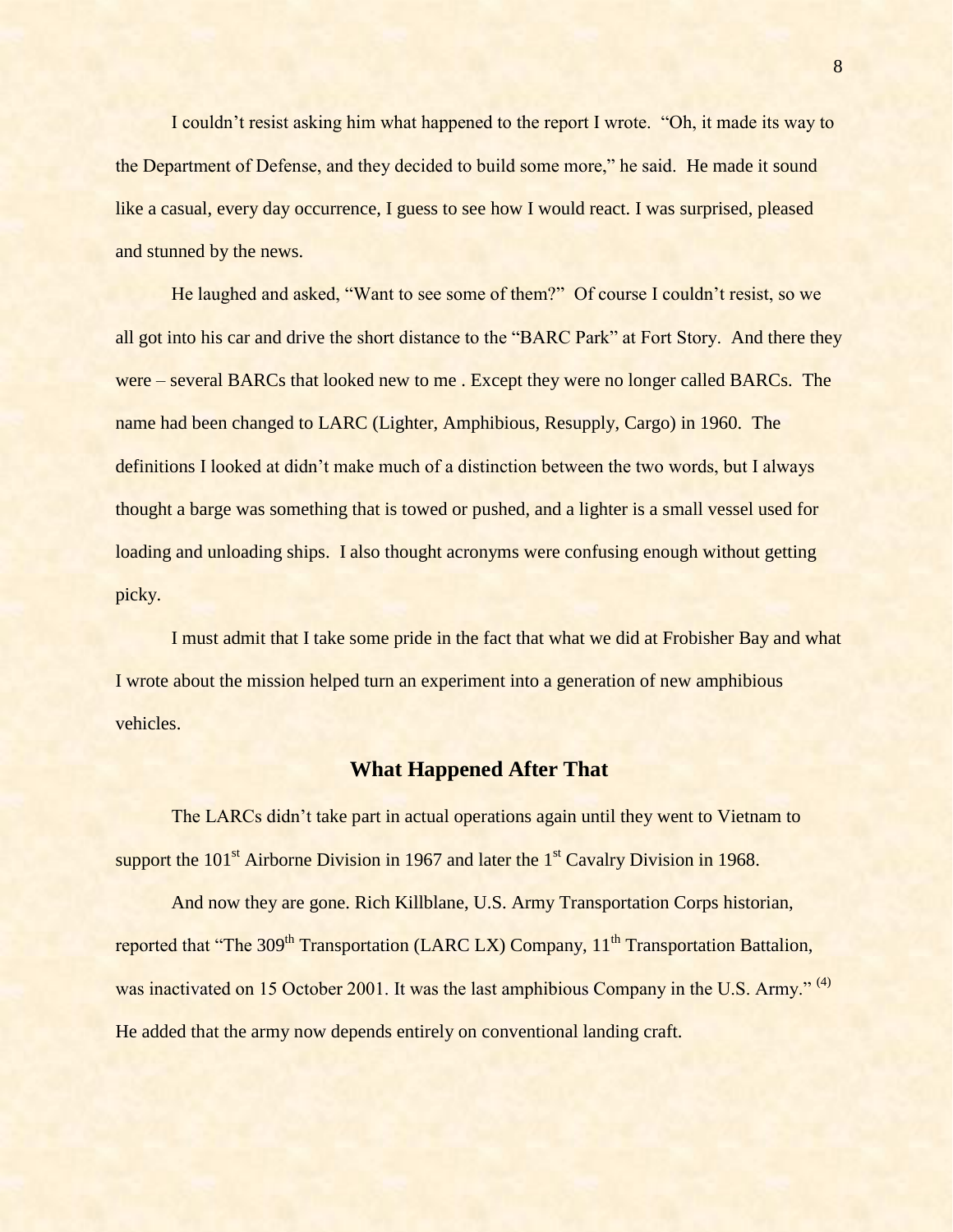It saddened me to learn that the army no longer needs the old work horse. On the other hand, a life span of more than 40 years for any piece of military equipment is not bad.

Fifty years ago, Frobisher Bay was a joint U.S.-Canadian military base with an airfield. Tents and a few tarpapered-covered buildings dotted the landscape. The Inuit Eskimo population was less than 500.

What used to be Frobisher Bay is now the city of Iqaluit with a population of more than 5,000. Iqaluit is the capital of Nunavut Territory, formed in 1999 from a large part of the Northwest Territory following granting of a land claim of the Inuit Eskimos by the Canadian government. (5)

Iqaluit, meaning "place of many fish" in the Inuit language, started to grow largely because of the major U.S. airbase completed there in 1943. The base was an ideal center for DEW Line construction operations, and it continues today to make Iqaluit the most accessible location in the region. It is now an international airport with flights to several Canadian cities. In addition to the government buildings befitting the capital of a huge territory, the city now includes a hospital, hotel, secondary schools, college, shopping center and amenities such as an ice skating and curling rink. Well known fried chicken and pizza franchises are located there.

.Nunavut means "our land" in the Inuit language. It is the largest political subdivision in Canada, with an area of more than 800,000 square miles. The population of the entire area is about  $29,000$ ,  $85$  percent of whom are Inuit.<sup>(1)</sup> My research led me to several websites promoting tourism in Nunavut, confirming that adventure tourism is indeed a growing industry!

Although the feared attack over the North Pole has never come, some of the old DEW Line sites still stand guard. In fact, newer sites with more advanced technology have been built as part of a "North Warning System." (3)